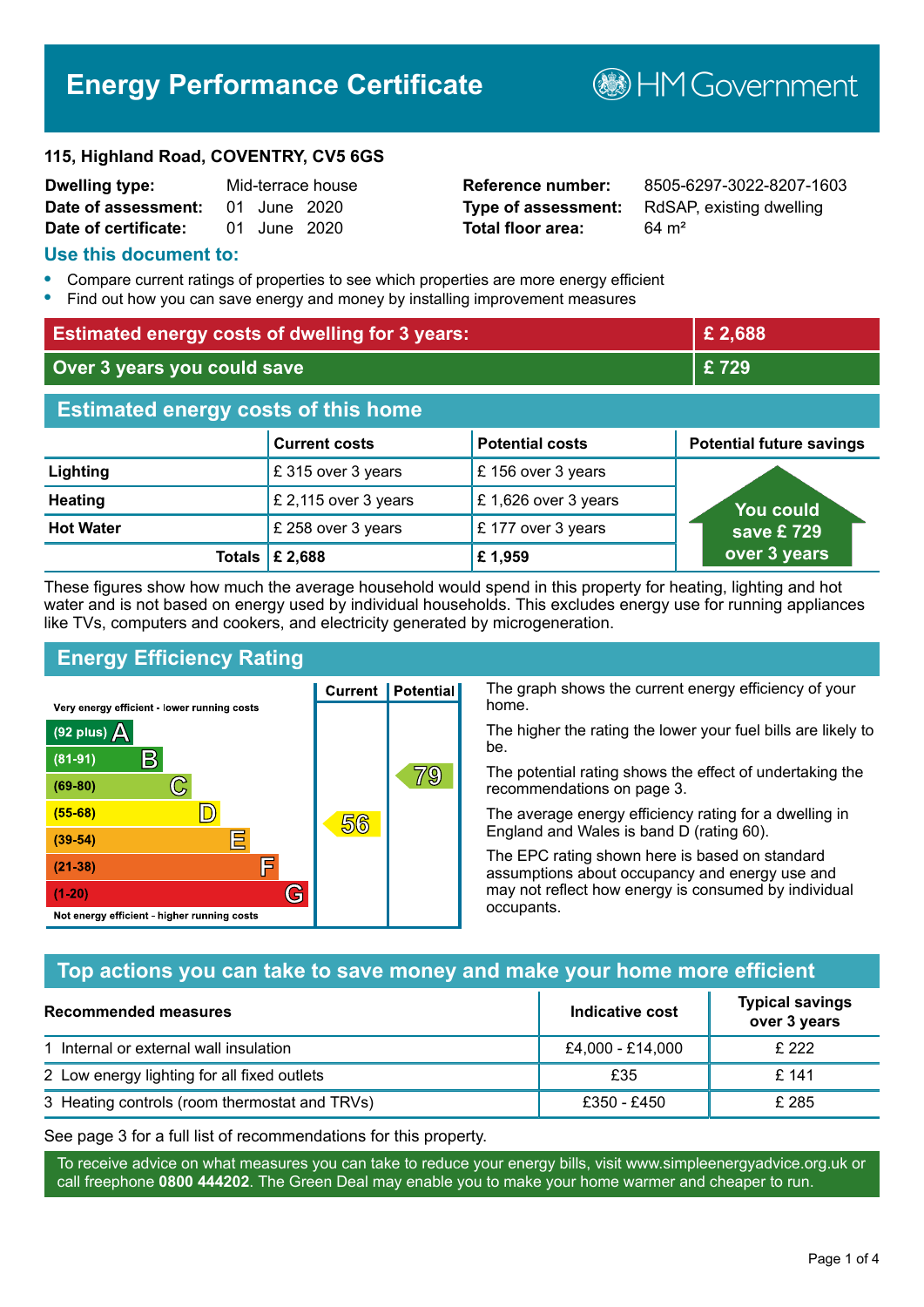### **Summary of this home's energy performance related features**

| <b>Element</b>        | <b>Description</b>                             | <b>Energy Efficiency</b> |
|-----------------------|------------------------------------------------|--------------------------|
| Walls                 | Solid brick, as built, no insulation (assumed) | *****                    |
|                       | Cavity wall, as built, insulated (assumed)     | ★★★★☆                    |
| Roof                  | Pitched, no insulation (assumed)               | ★☆☆☆☆                    |
| Floor                 | Suspended, no insulation (assumed)             |                          |
|                       | Solid, no insulation (assumed)                 |                          |
| Windows               | Fully double glazed                            | ★★★☆☆                    |
| Main heating          | Boiler and radiators, mains gas                | ★★★★☆                    |
| Main heating controls | Programmer, no room thermostat                 | ★☆☆☆☆                    |
| Secondary heating     | None                                           |                          |
| Hot water             | From main system                               | ★★★★☆                    |
| Lighting              | No low energy lighting                         | ★☆☆☆☆                    |

Current primary energy use per square metre of floor area: 357 kWh/m² per year

The assessment does not take into consideration the physical condition of any element. 'Assumed' means that the insulation could not be inspected and an assumption has been made in the methodology based on age and type of construction.

#### **Low and zero carbon energy sources**

Low and zero carbon energy sources are sources of energy that release either very little or no carbon dioxide into the atmosphere when they are used. Installing these sources may help reduce energy bills as well as cutting carbon. There are none provided for this home.

# **Your home's heat demand**

For most homes, the vast majority of energy costs derive from heating the home. Where applicable, this table shows the energy that could be saved in this property by insulating the loft and walls, based on typical energy use (shown within brackets as it is a reduction in energy use).

| <b>Heat demand</b>           | <b>Existing dwelling</b> | Impact of loft<br>insulation | Impact of cavity<br>wall insulation | Impact of solid<br>wall insulation |
|------------------------------|--------------------------|------------------------------|-------------------------------------|------------------------------------|
| Space heating (kWh per year) | 12,374                   | (3, 199)                     | N/A                                 | (1,842)                            |
| Water heating (kWh per year) | 1.916                    |                              |                                     |                                    |

You could receive Renewable Heat Incentive (RHI) payments and help reduce carbon emissions by replacing your existing heating system with one that generates renewable heat, subject to meeting minimum energy efficiency requirements. The estimated energy required for space and water heating will form the basis of the payments. For more information, search for the domestic RHI on the www.gov.uk website.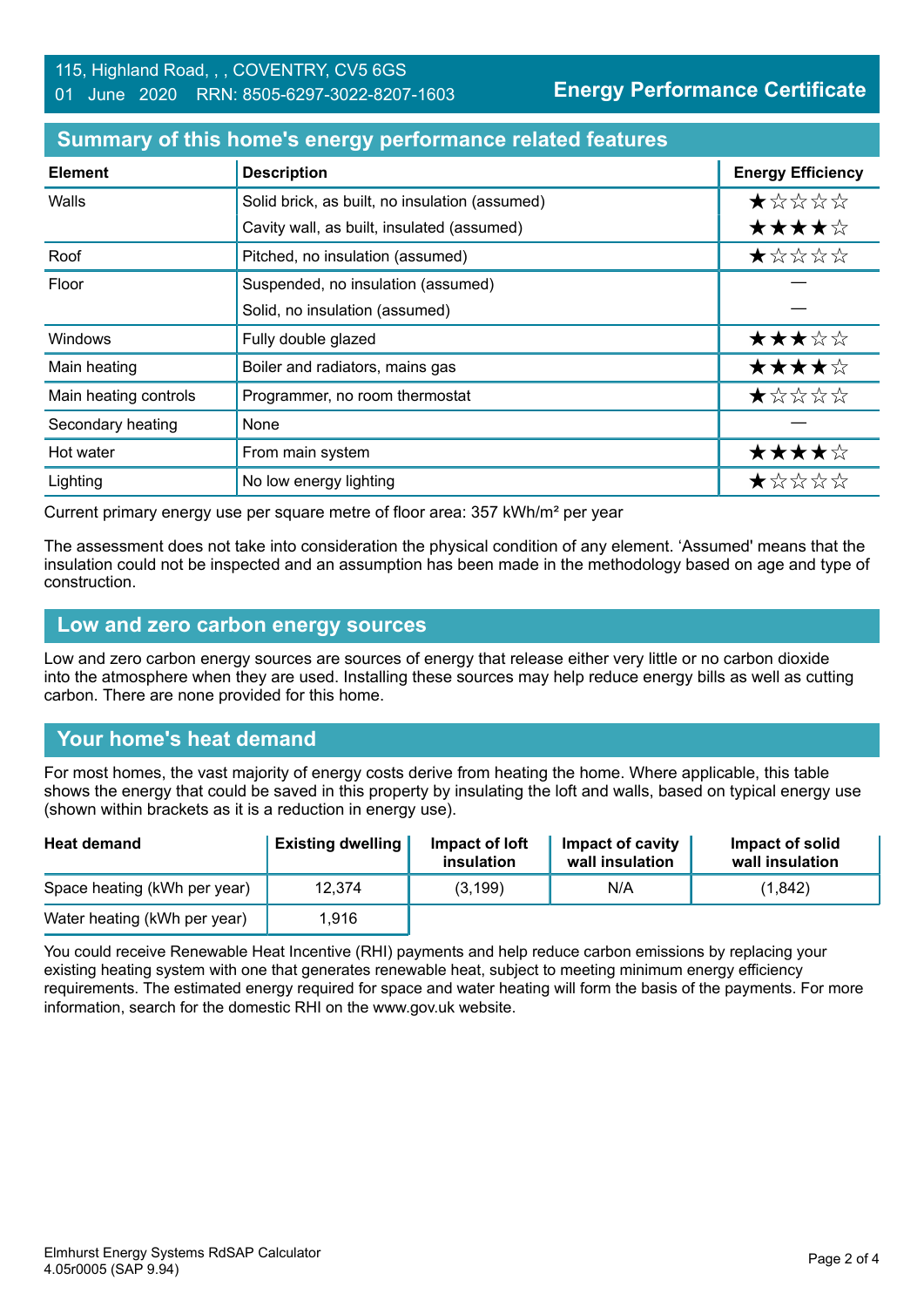### 115, Highland Road, , , COVENTRY, CV5 6GS 01 June 2020 RRN: 8505-6297-3022-8207-1603

#### **Recommendations**

The measures below will improve the energy performance of your dwelling. The performance ratings after improvements listed below are cumulative; that is, they assume the improvements have been installed in the order that they appear in the table. To receive advice on what measures you can take to reduce your energy bills, visit www.simpleenergyadvice.org.uk or call freephone 0800 444202. Before installing measures, you should make sure you have secured the appropriate permissions, where necessary. Such permissions might include permission from your landlord (if you are a tenant) or approval under Building Regulations for certain types of work.

| <b>Recommended measures</b>                 | Indicative cost  | <b>Typical savings</b><br>per year | <b>Rating after</b><br>improvement |
|---------------------------------------------|------------------|------------------------------------|------------------------------------|
| Internal or external wall insulation        | £4,000 - £14,000 | £74                                | <u>D59</u>                         |
| Low energy lighting for all fixed outlets   | £35              | £47                                | <b>D61</b>                         |
| Heating controls (room thermostat and TRVs) | £350 - £450      | £95                                | D66                                |
| Solar water heating                         | £4,000 - £6,000  | £26                                | <b>D67</b>                         |
| Solar photovoltaic panels, 2.5 kWp          | £3,500 - £5,500  | £ 322                              | C79                                |

# **Financial Support and the Green Deal**

Green Deal Finance allows you to pay for some of the cost of your improvements in instalments under a Green Deal Plan (note that this is a credit agreement, but with instalments being added to the electricity bill for the property). The availability of a Green Deal Plan will depend upon your financial circumstances. There is a limit to how much Green Deal Finance can be used, which is determined by how much energy the improvements are estimated to **save** for a 'typical household'.

You may also be able to obtain support towards repairs or replacements of heating systems and/or basic insulation measures under the ECO scheme, provided that you are in receipt of qualifying benefits or tax credits. To learn more about this scheme and the rules about eligibility, visit www.simpleenergyadvice.org.uk or call freephone **0800 444202** for England and Wales.